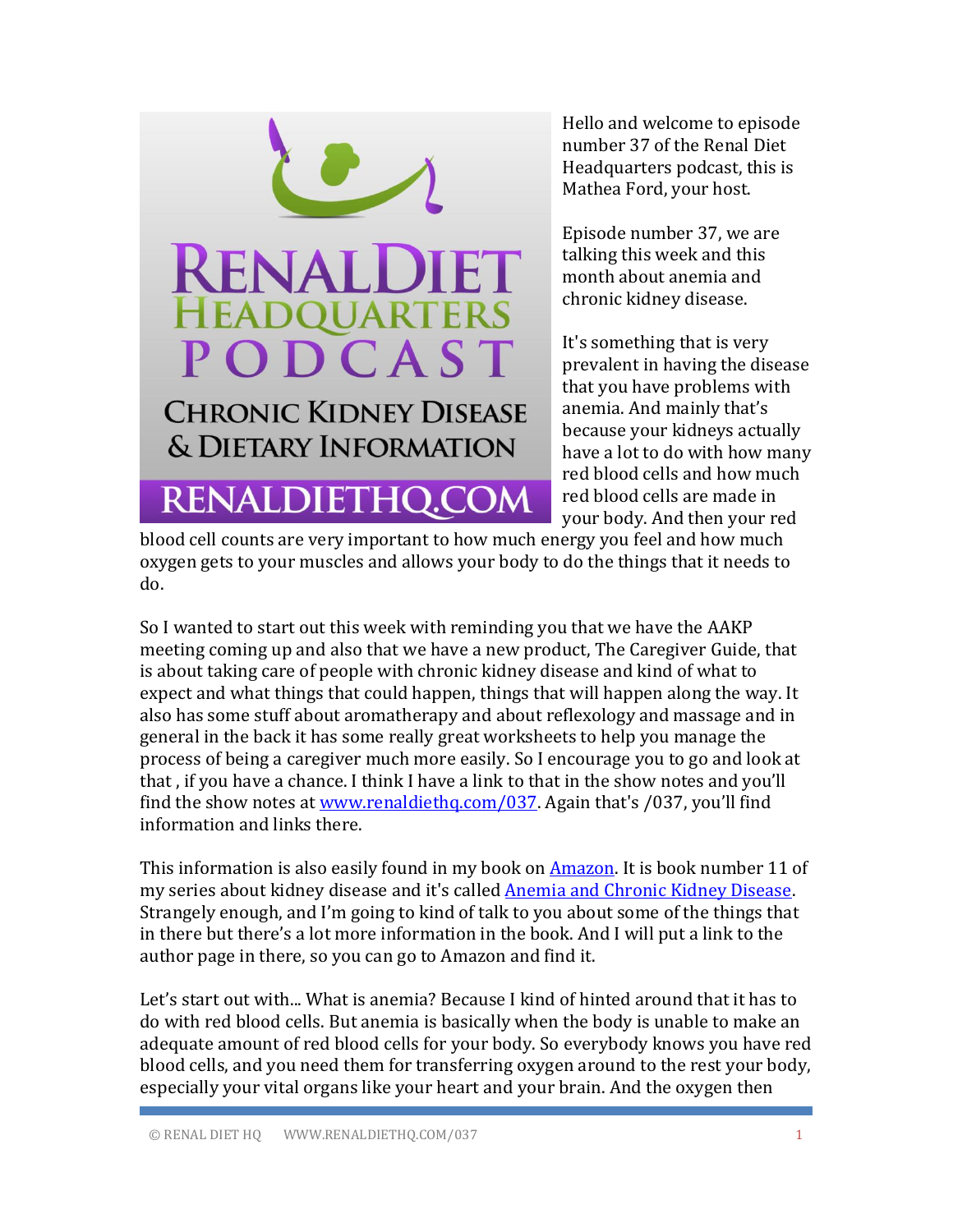performs functions in your heart and your brain and your muscles to help you use the sugar in your blood; glucose in your blood, to help you process and get energy out of food, and when you don't have a lot of red blood cells available, that means you don't get enough oxygen; that mean you can't process the things in your body to give you energy and so you probably have lower amounts of energy. They have problems... those can be problems especially for your heart, your brain, your kidneys.

When you have chronic kidney disease, it can be a problem for you because the hormone erythropoietin usually called EPO, but it is erythropoietin in the body or you might have an iron deficiency, if you're not eating a lot of meat. During the later stages of chronic kidney disease you tend to eat lower amounts of protein that will give you a chance to have a lower amount of them iron in your body. So that's going to affect you significantly. And what you need to understand is that your body gets new blood cells every 90 to 120 days. And it usually recycles a lot of them but a lot of the times you may lose them, you may have blood test drawn a lot. And you may... if you're on dialysis you certainly lose blood in the dialysis process. If you're doing hemodialysis, there's some that's lost or some that are damaged.

So erythropoietin is created by the kidneys. So when your kidneys are not acting good or not processing things well. It's actually going to affect how much erythropoietin is generated. This hormone causes the bone marrow to create red blood cells. So red blood cells are actually made in your bone marrow... in your... especially in like your leg bones and some of your upper arm bones, your hip bones, but your body is waiting for that signal from the erythropoietin to tell it to make more red blood cells. Kind of makes more on a regular basis but... if you need a higher amount because you're losing more blood or something like that.

Unhealthy kidneys do not make very much erythropoietin and that causes the next step in the cycle to not occur. So the chain of events would be like something like you develop chronic kidney disease, overtime as your kidney worsen, you make less erythropoietin and then that causes your body to make fewer red blood cells. And then less oxygen is available for your body parts because you don't have as many red blood cells. And then you start getting the symptoms of anemia. So the thing started happening quite a bit before you got the symptoms of anemia, which is why it's kind of harder to catch up to because you've got to get everything to catch up. To start making again.

Your iron levels in your body are important, most of your iron is in hemoglobin, and that's a protein that transports the oxygen in your blood. You might find out that you have anemia if its iron deficiencies is going to be because a low levels of hemoglobin. You also can have other vitamin deficiencies that can cause anemia. But it's important that you know your body's iron levels when you're doing the processing to determine what type of anemia you have, so that the doctor knows how to treat it.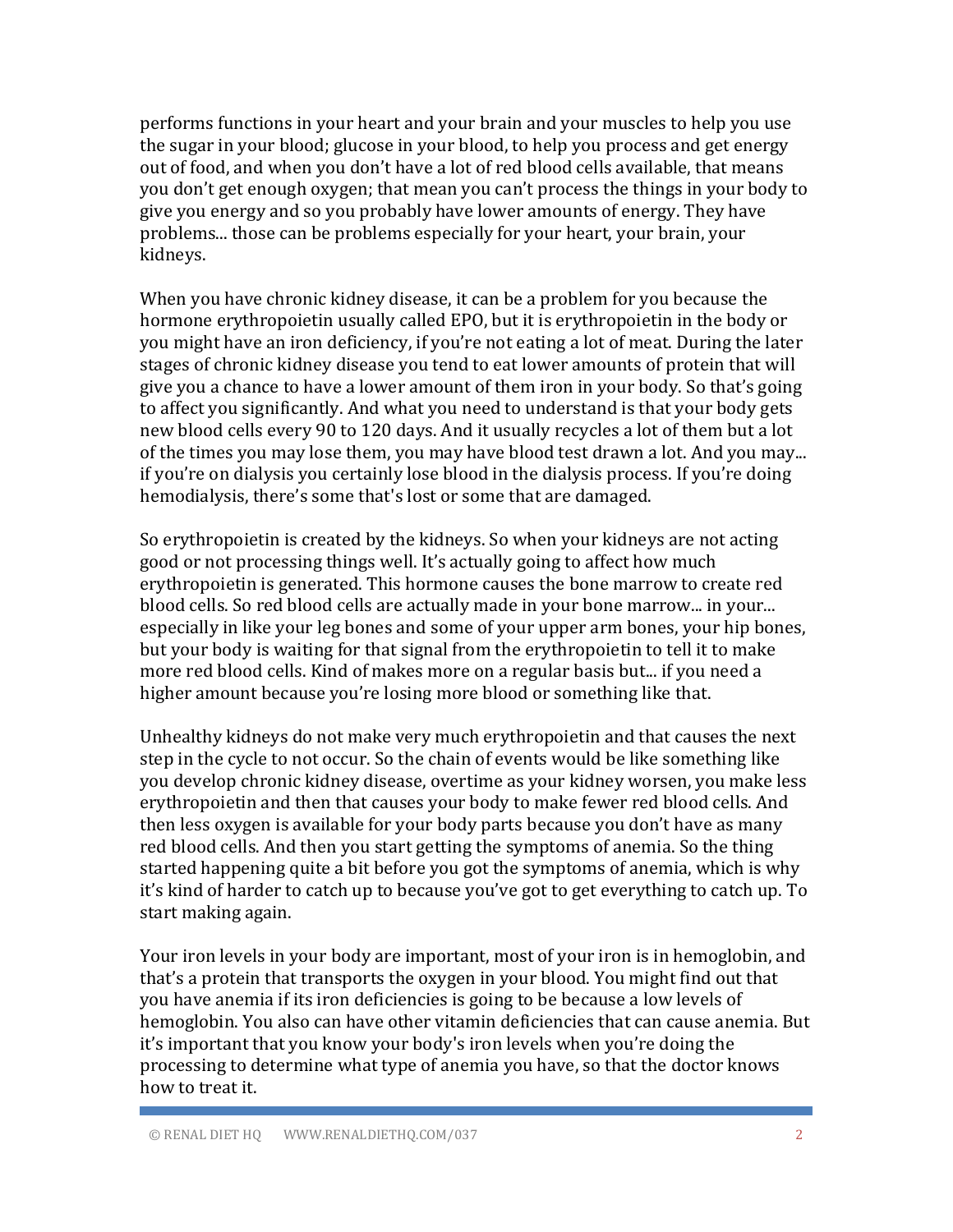Some of the common blood test that they do are like hematocrit hemoglobin. So hematocrit tells them the volume of red blood cells and hemoglobin tells them how much hemoglobin iron capacity you have in your blood. Serum Ferritin is another type of vitamin... it get carries and it can affect your vitamin status and your iron status. Your total iron binding capacity, if your iron binding capacity is high, that means that you don't have enough iron. If something is bound to iron, so to speak, that means that the hemoglobin is bound and it has an iron attached to it that means you're using a lot of iron. If you have a high amount capacity that means that you don't have enough irons to bind all those things that need to be done. So it's important to know what that level is and you have other tests.

Serum Ferritin like I was talking about a minute ago. Ferritin is a protein that sticks to iron and assist in the body in the storage of iron. So your body usual stores certain amount iron, not just in red blood cells in other areas. And normal values are you know anywhere from 12 to 300 ng per milliliter of blood. And women are like 12 to 150 ng per milliliter of blood and if you have dialysis, it could be a different number.

So if you're low, it could mean that your body doesn't have enough iron reserves. You need to think about and help your doctor to determine whether it's an iron deficiency or another type of vitamin deficiency. It's kind of that vitamins B6 and B12 are also important but B12 and B6 is foliate. The shilling test is used to determine if body is properly absorbing the vitamin B12. Vitamin B12 is processed in your body in an interesting way. B12 when you eat it... it goes into your stomach and you have something that's called like an iron activator... I can't remember the exact name of the thing that's in your stomach. But in your acids, and it activates B12, and then your B12 goes throughout your intestinal track and is then reabsorbed toward the end of your small intestine/ large intestine and... It is absorbed into your body not actually reabsorbed. It's absorbed into your body at that point. So if it was not activated in your stomach, because of the non-acidic environment, say you're taking lots of Prilosec or other things that decreased the acid in your stomach, you may not be activating that B12. You could have a B12 deficiency.

I've known a lot of people who have this problem because the take a lot of those Nexium, Prilosec whatever and so if the B12 is never activated your body is not going to absorb it at a later point in digestion. So it's just going to go right on by. So you need to make sure that they are checking your B12 levels and see if you have a B12 deficiency as well. They can give you shots for that, or they can help you determine what medication you may need to take.

Foliate can cause... Folic acid deficiency, which is enlarges your red blood cells makes them kind of big and they are just can of infective that way. So you need to know in general what it is that is the type of anemia that you have. You may be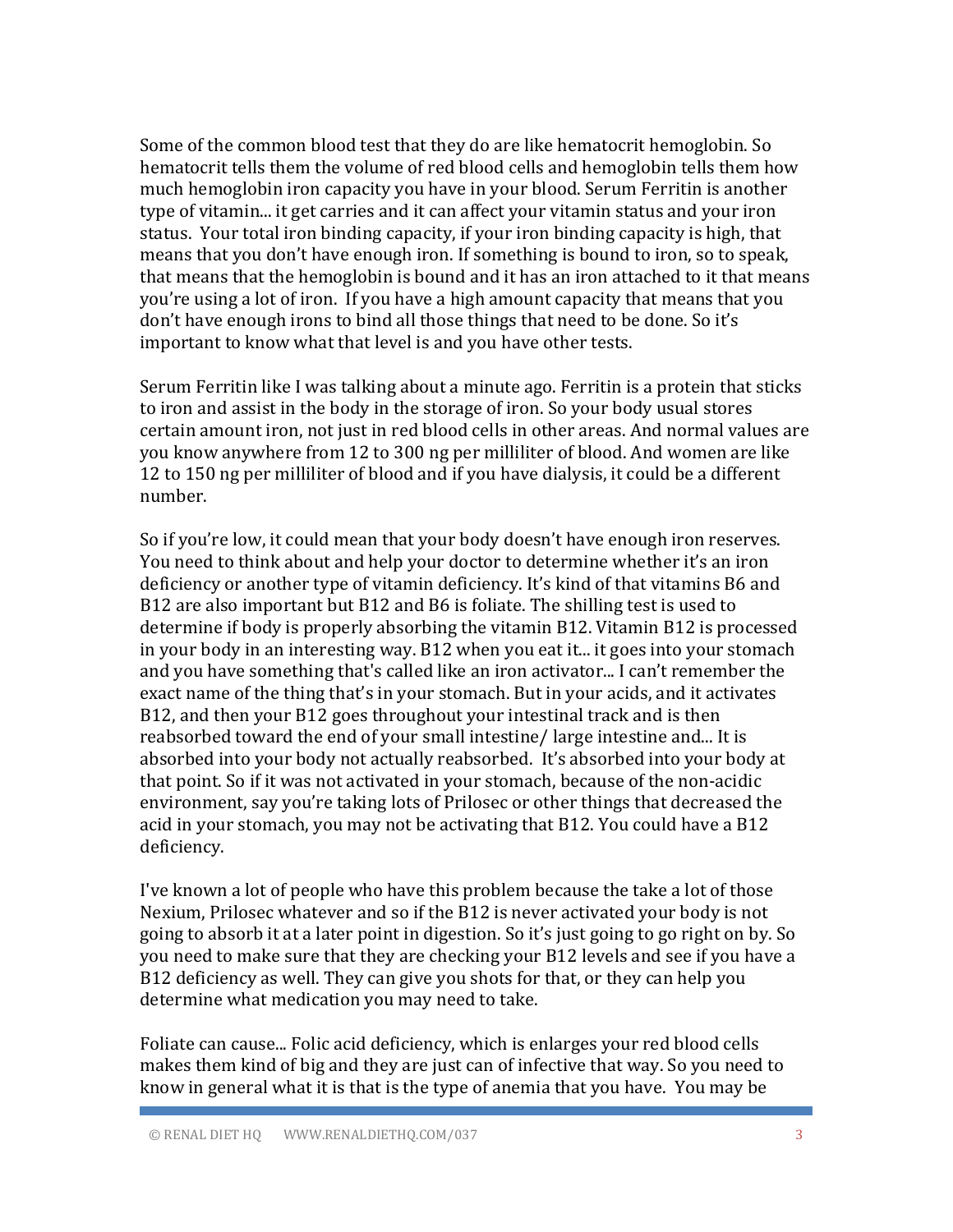wondering to yourself, you know how do you... what causes anemia? How you handle it?

And with chronic kidney disease it is kind like I described, you have to limit the protein. So that decreases your iron levels. So did you get anemia because you limited protein and you have a low iron level? Or do you get anemia because your kidneys are not working as well, they're not releasing their erythropoietin and then therefore causing you not to make new red blood cells when the other ones are damaged. So it's kind of a catch 22 which causes it.

A lot of people on dialysis can get it or even late stage kidney disease, when their anemia gets to a certain point maybe they have a 12 hemoglobin or an 11 hemoglobin or eight or nine. Their doctor may give them erythropoietin or EPO. It's different drugs that they can give you. Epogen or some other stuff, but you get that and then it helps your blood level to get higher, you iron levels to get higher, decrease your anemia. And then once you get to that level, they may then not give you another dose EPO, then you are thinking I need that to maintain, and you lose your... you kind of go down it becomes a cycle where you get the EPO, you increase your iron levels and then you go down from that and then you get it back again. So it's just part of the way that the medicine is practiced. But it's neither good nor bad, you should feel pretty good when you have your iron levels up and if you're feeling fatigued and tired you need to check into whether or not you have some sort of anemia.

Other vitamin deficiencies can cause anemia, like I said. You could have blood loss from dialysis or from other surgeries. Maybe you had an access put in or something like that. That can cause bone loss. You may have bone marrow suppression, may cause you not to have as much release. Iron is not released into your body. If you... When your red blood cells are damaged say or die after 90 to 120 days. Usually what happens is in your body you have a process where that iron is reclaimed and reused your body is very good about recycling. Reduce, reuse and recycle that's what your body does. And so it reuses that but sometimes it may be affected and those body processes don't happen as efficiently and that maybe because you have such high levels of waste products in your blood or your illness is causing other things maybe medications are causing this to happen. Either way it's potentially going to be a reason why. And it's important to understand why because if there something you can do, if you can take an iron medication to help increase your iron levels, if you can take something to increase your B12 or B6. You really can help your body to kind of comeback from an anemia or help it. Even if your doctors give you EPO, you may need to take iron, you're helping your body to process that iron better.

Some of the symptoms I've been talking about having anemia. Some of the symptoms of anemia are very common is fatigue and shortness of breath. Just weakness and being tired. You may have pale skin, I know a lot of us have pale skin now regardless because we wear sunscreen or don't go out in the sun. You may be